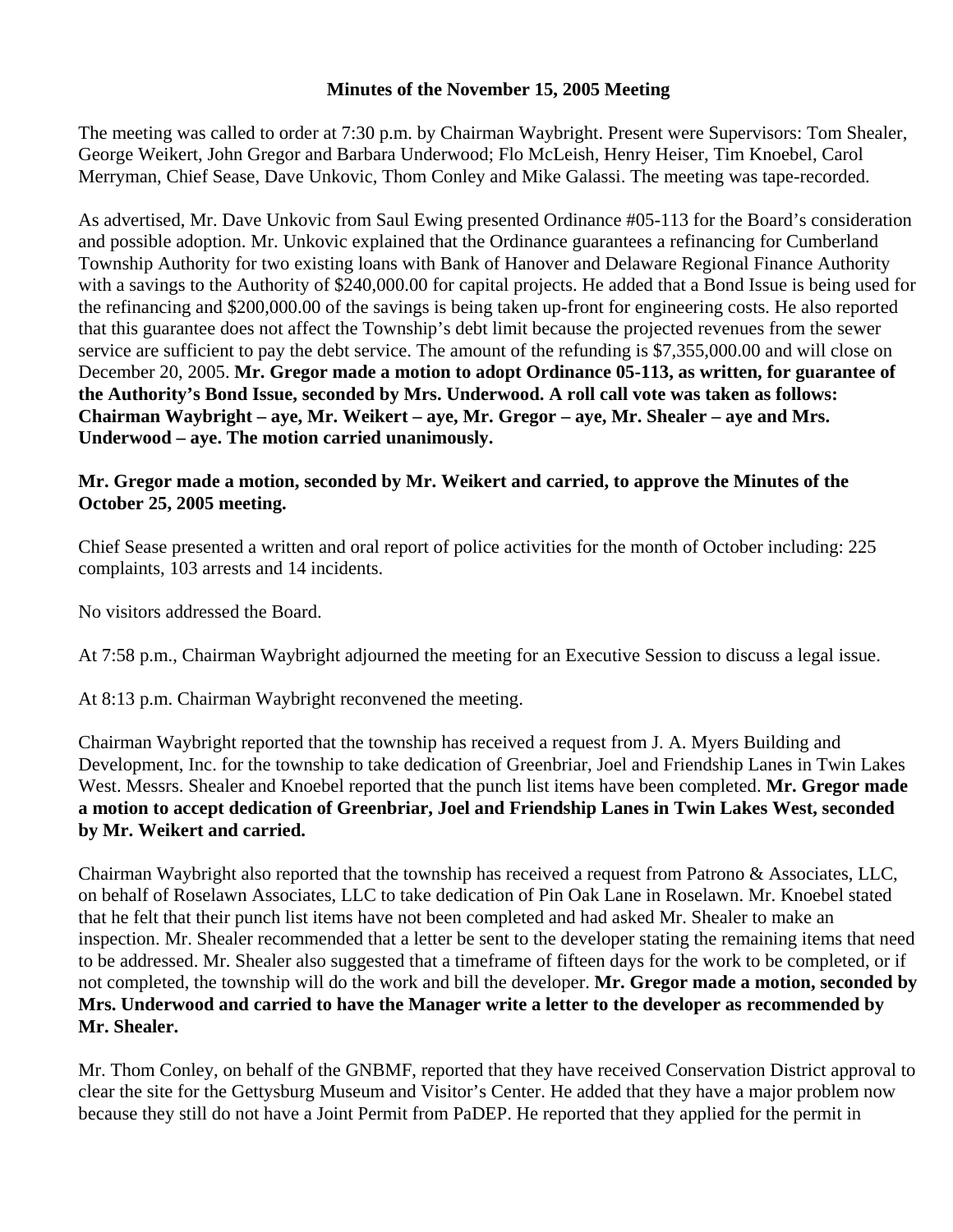January and did not get any feedback from them until July. Mr. Conley stated that they expect to have the permit by February and he asked the Board's approval to start limited earth moving activities associated with excavation of the building footprint because they are already six months behind and there is a chance that they will lose grant money if they don't get started. He added that the ground would be used as fill material for the bus parking lot area and may spill over into the Fantasyland side. He also reported that Rusty Ryan has approved their request to begin grading. Mr. Knoebel indicated that they have given the township financial security for the entire project, have concurrence from the Conservation District and provided a plan identifying specifically where the work is going to be done. **Mr. Weikert made a motion to approve preliminary earth moving for the Gettysburg Museum and Visitor's Center site, seconded by Mr. Shealer and carried.** 

**Mr. Weikert made a motion to adopt the tentative 2006 Budget with projected revenues of \$1,860,622.00 and projected expenses of \$1,787,467.00 (projected balance of \$73,155.00) to include an increase of .83 mills of Real Estate Tax and the Emergency and Municipal Services Tax in the amount of \$52.00 (up from \$10.00), seconded by Mr. Gregor. A roll call vote was taken as follows: Chairman Waybright – aye, Mr. Weikert – aye, Mrs. Underwood – aye, Mr. Gregor – aye and Mr. Shealer – aye. The motion carried unanimously.** 

Chairman Waybright reported that the township has received a request from Scott Milhimes to release the financial security for his project on Chambersburg Road. Mr. Knoebel reported that this was a minor land development consisting of a garage, parking lot and storm water management facilities. The total amount of the financial security was \$11,185.00. Mr. Knoebel reported that there are four items detailed in his letter dated November 15, 2005 that have not been completed, and his recommendation is to retain \$3,150.00 and release \$8,035.00. He also reported that the plan that was used for the construction might not have been the plan approved by the township and the plan may not have been recorded. He added that if that were the case, the plan would need to be re-approved and recorded. He suggested that Mr. Milhimes go back to his consultant to discuss that, and he indicated that he felt comfortable with the release as long as Mr. Milhimes sticks with the approved plan. Mr. Milhimes asked why he even had to do stormwater management on such a small project. Chairman Waybright stated that it is a requirement in the township's ordinances. Mr. Knoebel volunteered to go back out and take a second look at the outfall pipe that was shown as 12" on the December plan and 8" on the January plan. Mr. Knoebel also suggested that Mr. Milhimes go to the Recorder of Deeds' office and see if the plan was ever recorded. **Mr. Weikert made a motion to approve the release of financial security in the amount of \$8,035.00 for Scott Milhimes, seconded by Mrs. Underwood and carried.** 

Chairman Waybright reported that the township has received a request from Camelot Square for release of their financial security in the amount of \$9,020.00. Mr. Knoebel reported that there are three items remaining to be done and they are detailed in his letter dated November 15, 2005. Mr. Knoebel reported that he does not recommend releasing the financial security until the three items have been taken care of and a Maintenance Bond, in the amount of \$8,430.00, has been supplied to the township. **Mr. Shealer made a motion to accept the recommendation of the township's engineer and to send a letter to the developer indicating what is still needed, seconded by Mr. Gregor and carried.** 

The next item on the agenda was a bid for a three-year contract from Waste Management to provide trash hauling and recycling for the Southeast Group consisting of Bonneauville Borough, Cumberland, Mt. Joy and Straban Townships. Mrs. Underwood stated that she is not happy with the price increase that went from \$132.00 per year to \$199.92 per year for weekly trash removal. **Mr. Shealer made a motion, seconded by Mrs. Underwood and carried to authorize the Manager to contact Bicky Redman to get the consortium back together to review the bid.** 

**Mr. Gregor made a motion, seconded by Mr. Shealer and carried to approve a Supplementation Agreement with Keystate Publishers for a period of three years beginning November 1, 2005 and ending**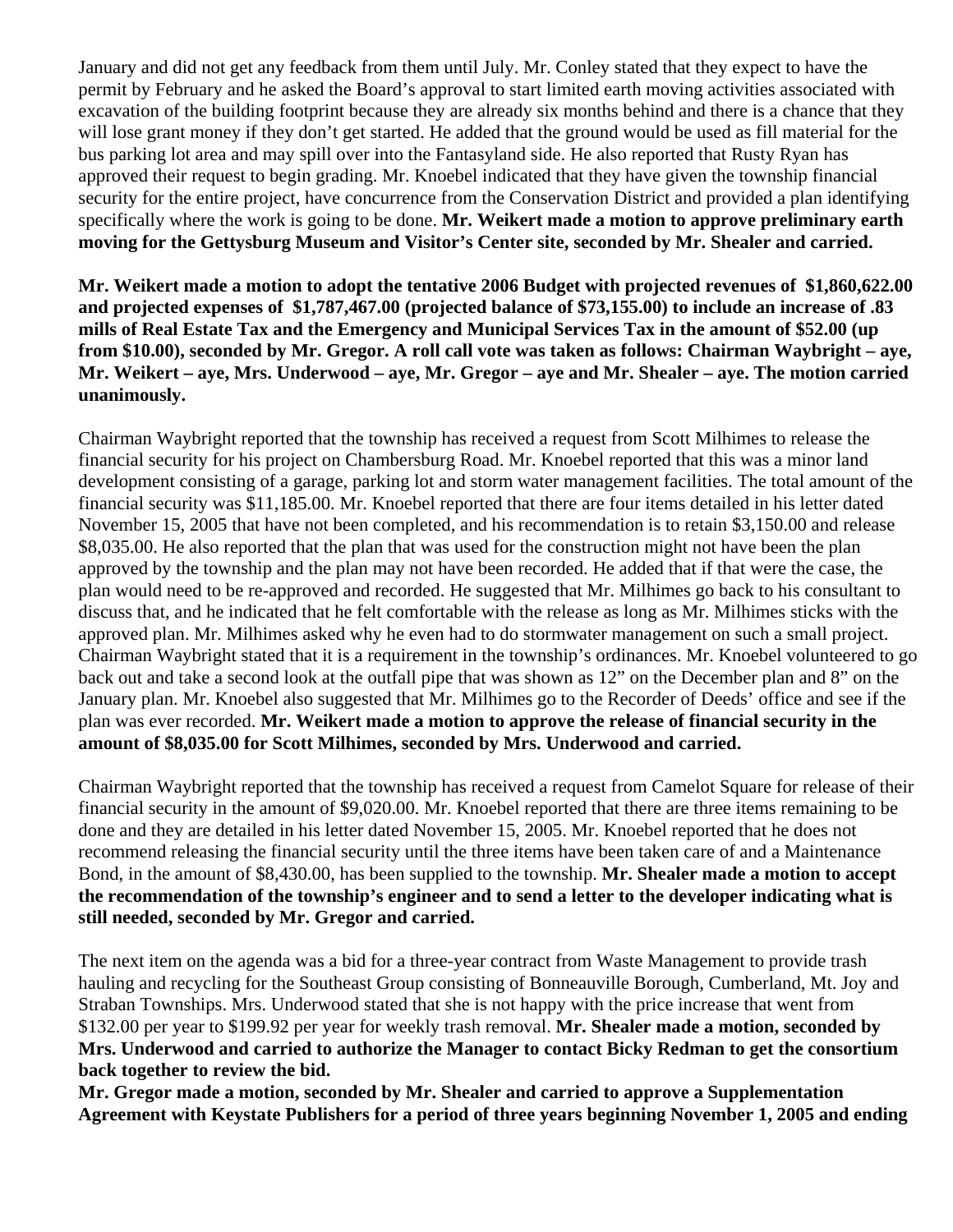## **October 31, 2008 to keep the Codification of Ordinances current and up to date.**

Chairman Waybright reported that the next item is a **Land Development Plan for the Gettysburg Area YWCA**. Mr. Knoebel reported that the plan proposes an 11,900 SF addition and has been revised to include two stories and landscaping that has been revised upon adjoining residents' requests. He added that the only items left outstanding are a letter from GMA approving the plan and bonding. He also reported that they were held to tighter storm water management requirements than most projects in the past two years and it should be an improvement to the situation that currently exists. **Mr. Shealer made a motion to adopt the Resolution for Final Plan Approval # 05-31 for the Gettysburg Area YWCA Building Expansion, seconded by Mrs. Underwood and carried.** 

Chairman Waybright reported that the township has a **Subdivision Plan for Elton Shelton and Susan Dunkerly Shelton** on Knight Road. Mr. Knoebel reported that the plan proposes the addition of .392 acres to an adjoining tract owned by Wayne and Susan Hill and creates enough property for access to the Preserves at Plum Run, a proposed residential development. **Mr. Gregor made a motion, seconded by Mr. Shealer and carried to adopt the Resolution for Final Plan Approval #05-32 for Elton Shelton and Susan Dunkerly Shelton.** 

Chairman Waybright reported that the township also has a **Subdivision Plan for Wayne and Susan Hill** also on Knight Road. The plan proposes to divide a 91.476-acre tract, 44.657 acres (Lot #2) will be conveyed to The Friends of the National Parks at Gettysburg and Lot #1, consisting of 46.819 acres, will be retained for future residential development (Preserves at Plum Run). **Mr. Weikert made a motion, seconded by Mr. Gregor and carried to adopt Resolution for Final Plan Approval #05-33 for Wayne and Susan Hill.** 

**Mr. Gregor made a motion, seconded by Mr. Shealer and carried to approve a request from Sharrah Design Group, Inc., on behalf of S & A Custom Built Homes, Inc., for an extension to the ninety (90) day time requirement for the township to take action on the Cannon Ridge, Phase II Final Plan until February 1, 2006.** 

**Mr. Gregor made a motion, seconded by Mr. Shealer and carried to approve a request from Sharrah Design Group, Inc., on behalf of S & A Custom Built Homes, Inc., for an extension to the ninety (90) day time requirement for the township to take action on the S&A/GMA Booster Pumping Station Final Plan until February 1, 2006.** 

**Mr. Gregor made a motion, seconded by Mr. Shealer and carried to approve a request from Sharrah Design Group, Inc., on behalf of Joseph A. Myers, for an extension to the ninety (90) day time requirement for the township to take action on the Patriots Choice, Phase 1B Final Plan until January 1, 2006.** 

**Mr. Shealer made a motion, seconded by Mr. Gregor and carried to approve a request from Rettew, on behalf of Summit Partners, LLC, for a sixty-day extension to the approval period for Cambridge Crossings to allow time to receive the written decision on their variance requests from the Zoning Hearing Board.** Approval is now needed by February 7, 2006.

**Mr. Weikert made a motion, seconded by Mrs. Underwood and carried to approve a request for extension from Cornerstone Development Group, Inc. for an additional 90 days to take action on the Biglerville Crossing Preliminary Plan.** Approval is now needed by March 6, 2006. Ms. McLeish reported that she has been busy working on the budget and bond releases. She added that she met with the Park Service on the Visitor's Center and tomorrow night is another meeting of the Transportation